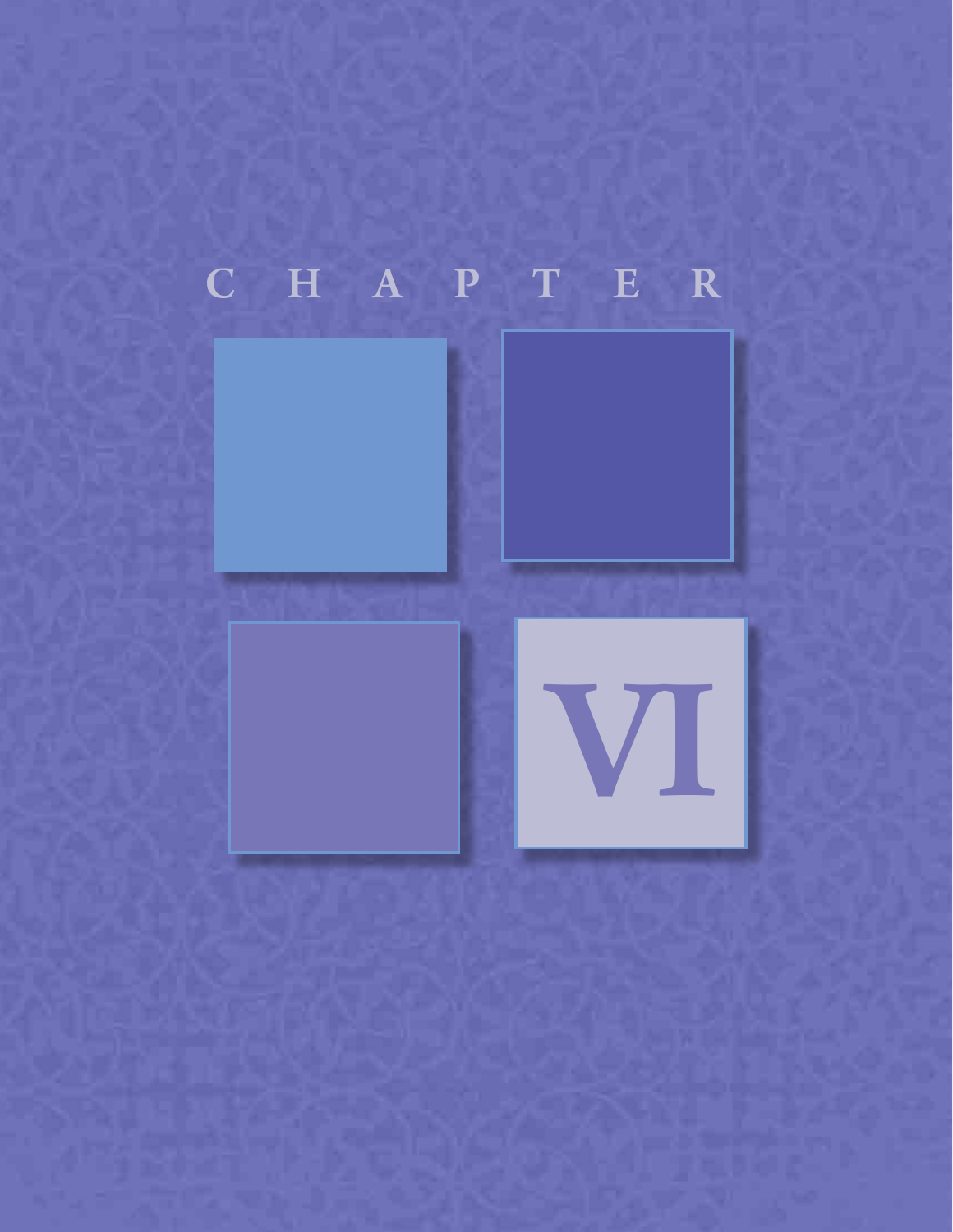

Day <sup>1.</sup> Please, read the chapter, at least, twice before starting the study guide.<br>
2. This chapter begins with an important truth. Looking spiritual is not the Pharisees, who should have been diligently looking for the M **2.** This chapter begins with an important truth. Looking spiritual is not the same as knowing God. The Pharisees, who should have been diligently looking for the Messiah, could not see him standing right in front of them. They were so hung up on looking the part of one who loved and served God, they missed the actual point…it is a relationship. Have you ever been around someone who is obsessed with looking spiritual?

Were they pleasant to be around?

**3.** Luke tells us it was a Sabbath day and Jesus, with his disciples, are walking down a road, by a grain field.

What were some of the disciples doing?

**4.** This was not considered stealing; it was a practice called gleaning. Do a bit of research on gleaning. Write down any facts you find.

**5.** The Biblical concept of gleaning is first found in Leviticus 19:9 and Deuteronomy 23:25. When wheat and barley fields were ready to be harvested, some of the grain was allowed to fall to the ground as provision for the poor or needy. Israelite law also required the corners of the fields were not to be harvested.

The Pharisees would have been familiar with the law of gleaning. It was unlawful to harvest on the Sabbath but is that what the disciples were doing? The word "Sabbath" means rest, no work

Leviticus 19:9

"When you reap the harvest of your land, do not reap to the very edges of your field or gather *the gleanings of your harvest."*

Deuteronomy 23:25

*If you enter your neighbor's grainfield, you may pick kernels with your hands, but you must not put a sickle to their standing grain.*

**6.** The Pharisees consider themselves experts in the scriptures. Jesus asked, *"Have you never read…?"* It made them very angry. I can almost hear them murmuring among themselves. Who is he to suggest we do not know the scriptures?

Have you ever known someone who prided themselves because of all the scripture they have memorized?

They love to quote it to prove a point, but little joy is seen in their day-to-day activities. Compassion toward others is almost non-existent. They often have a very judgmental attitude. What is missing?

If it is not a lack of knowledge, what is it they lack?

Read Micah 6:8

*He has told you, O man, what is good; and what does the LORD require of you but to do justice, and to love kindness, and to walk humbly with your God?*

**7.** Verse 5 is a very important verse. The word translated Lord is Kurios, which means the one to whom a thing belongs. What does it mean to be Lord of the Sabbath?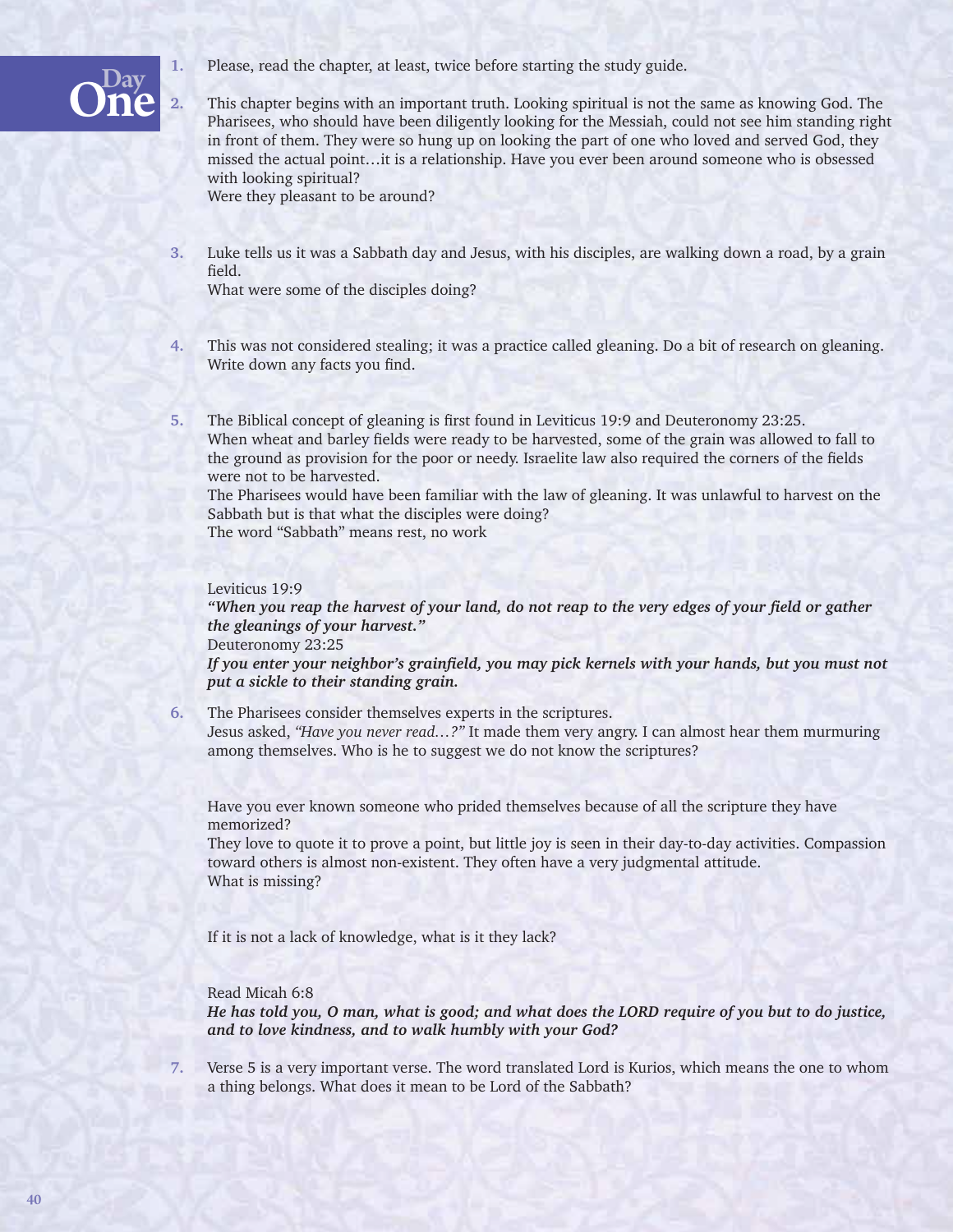**8.** This title, "Son of Man," is found in the New Testament several times. In Matthew it occurs over 30 times, in Mark 15 times, in Luke 25 times, and in John a dozen times. It is always Jesus Himself speaking, except once, when the bystanders ask what He means by the title (John 12:34). Outside the Gospels, it occurs only once in Acts, in Stephen's speech (Acts 7:56), and twice in the Book of Revelation (1:13; 14:14). In other places in scripture Jesus is called the Son of God. Both titles are correct. Why do you believe Jesus used the expression Son of Man when declaring he was Lord of the Sabbath?



**9.** Luke 6:6 tells us another week has gone by and Jesus is in the synagogue teaching. What did you learn about the man who came up to Jesus that day?

- **10.** The Pharisees and teachers of the law were also at the synagogue that day. It was not unusual that they were there, but why they were there that day? What motivated them to be so close to Jesus all the time?
- **11.** Can a person be close and watching Jesus and remain unchanged?

 Verse 7 says "they watched him closely." Were the Pharisees watching to learn or accuse? Have you ever missed something that was clearly right in front of you?

What caused you to miss it?

**12.** Was Jesus aware of their intentions?

Did it change anything that he planned to do? Knowing how the Pharisees felt, what did Jesus tell the man to do?

**13.** Jesus presented them with a very simple, yet rhetorical, question. "Which is lawful on the Sabbath: to do good or to do evil, to save life or to destroy it?" Of course, no one answered. While standing right in the middle of the room, Jesus asked the man stretch out his hand. That was a seemingly impossible thing to request, the man had a withered hand.

What happened when he obeyed?

- **14.** What was the response of the Pharisees?
- **15.** Now let's look at verses 12-16. Jesus had gone up on a mountain and spent the night praying. Jesus was fully God and fully man. As a man he needed to know the clear direction. The next morning, he called his followers, those who were with him learning each day. And from among them he chose,

whom he also designated . Verse 13

**16.** These were twelve ordinary men with diverse personalities and professions. I can almost hear Casting Crowns singing "You picked 12 outsiders nobody would've chosen, and You changed the world" God loves to use the simple to confound the wise. Are you ready to be used by God?

**17.** Define apostle.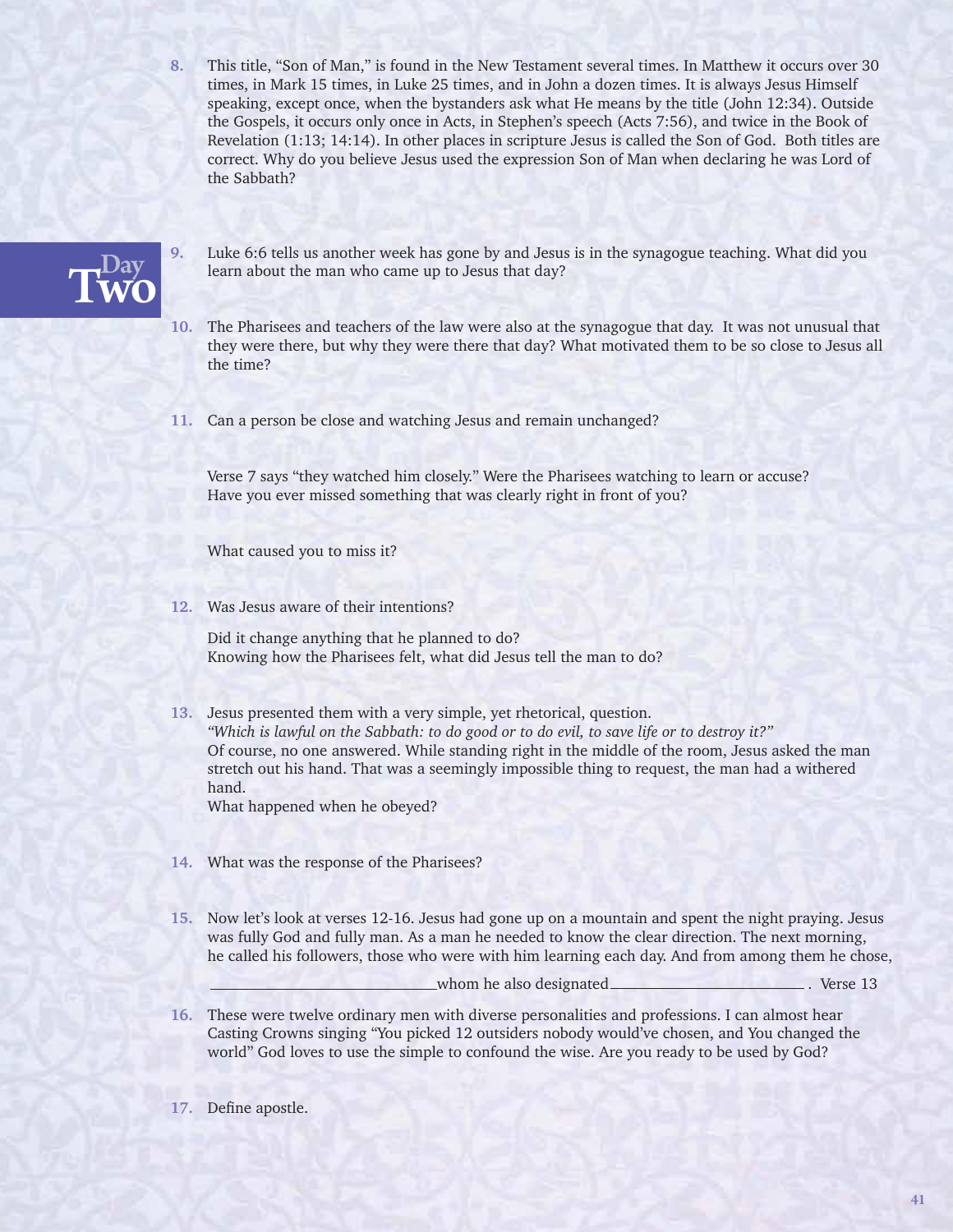

**18.** Write the names of the men chosen to be Jesus inner circle. Those he would soon send out as his messengers.

| a. | g. |
|----|----|
| b. | h. |
| c. | i. |
| d. | j. |
| e. | k. |
| f. | 1. |
|    |    |

- **19.** There isn't much we know about these men. Through our previous studies you may recall a few facts about some of them. Jot down any information you know about the men listed in question 18.
- **20.** Do you find it hard to believe that Jesus chose these men? Especially Judas Iscariot.
- **21.** Do you find it difficult to believe that Jesus would send his Spirit to woo you?

That he would desire to have a personal relationship with you?

 Did you say yes, the very first time the Spirit spoke to you?

- **22.** Luke 6:17, tells us Jesus went down with his disciples and a large crowd appeared. Where had all these people come from?
- **23.** Why had they come to see Jesus?
- **24.** Why did they want to touch Jesus?
- **25.** This next section of Luke 6 is often a bit confusing to the reader. Luke states it was a level place and Matthew 5 said, Jesus went up on a mountainside. There is a plateau (level place) near Capernaum by the Sea of Galilee. This could have been the same event or two very similar sermons. This teaching is rich and would bear repeating. So, now that we are passed this difficulty, let's take a closer look at the teaching. How would you title Luke 6:17-26?

What are two key words we see over and over in these verses?



**26.** In verses 20-23, what did Jesus say about being blessed. (In your Bible, highlight in yellow the word "blessed.") Who are the blessed mentioned in these verses and why?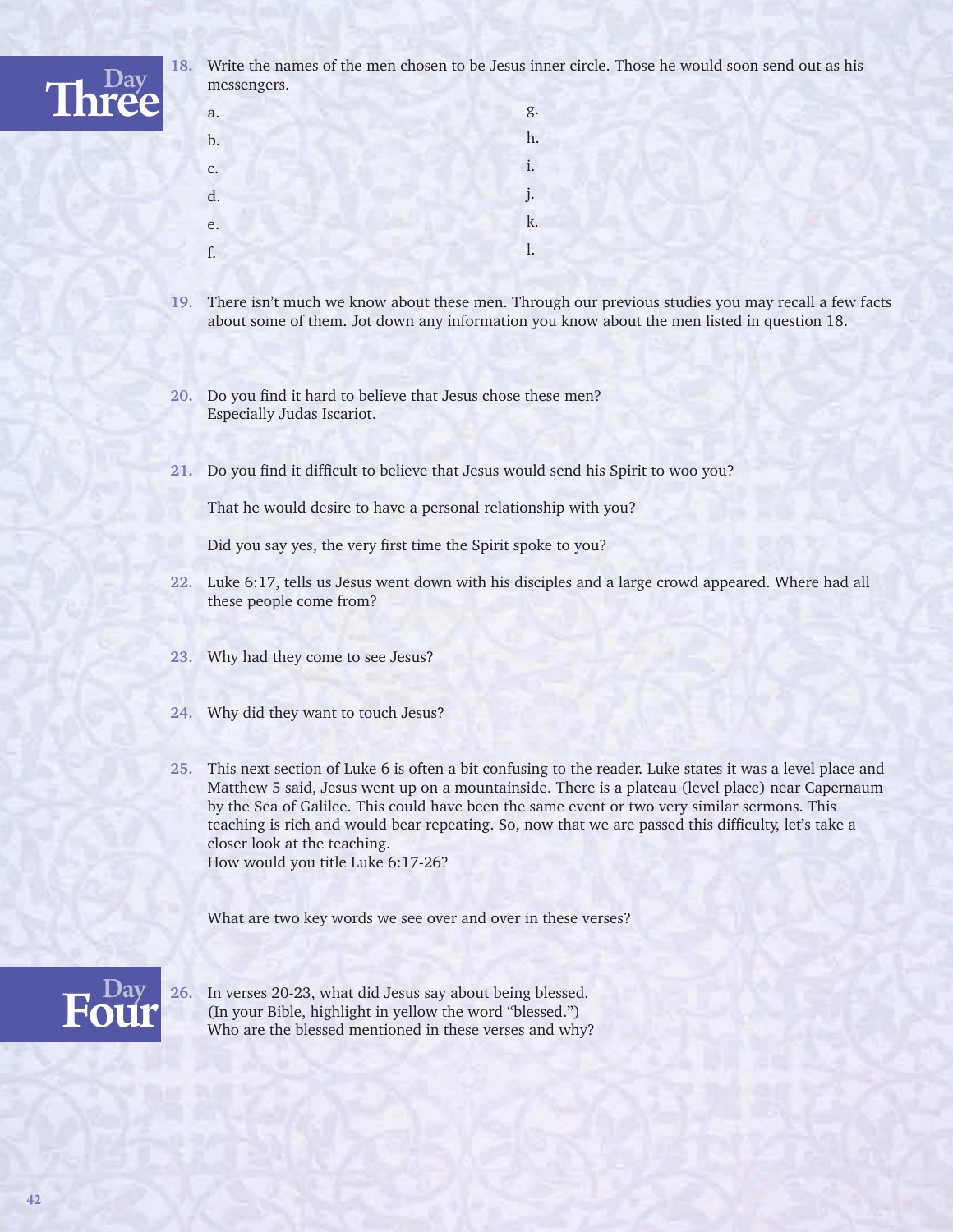## These are often called the Beatitudes. They should BE OUR ATTITUDE!

| Blessed | How and why they will be blessed |  |  |
|---------|----------------------------------|--|--|
|         |                                  |  |  |
|         |                                  |  |  |
|         |                                  |  |  |
|         |                                  |  |  |
|         |                                  |  |  |
|         |                                  |  |  |

**27.** Let's dig a bit deeper. Luke 6:20 mentions the poor.Define "poor." Specifically, poor in what?

If they will receive the kingdom of God, then what is their great need?

 Is it physical, financial or is it a spiritual need? Matthew 5:3 refers to this as poor in spirit.

**28.** Luke 6:21 speaks of one who is hungry and promises they will be satisfied. Do they desperately need a good meal or is it something else?

Matthew 5:6 refers to them as one who hungers and thirsts for righteousness. What type of hunger is this?

What is the promise for them?

**29.** Luke 6:21b speaks of one who weeps now, yet promises they will one day laugh and rejoice. Matthew 5:4 speaks of those who mourn and will one day be comforted. What do you believe they are weeping and mourning over?

Jesus is speaking of spiritual things, so we must be very careful to keep scripture in context. When will this promised laughter and comfort happen?

 Jesus says in John 16:33 that "*…in this world you will have trouble but take heart for I have overcome the world."* 

The tension between experiencing the trouble and taking heart is where most people get tripped up. While we are still in this unredeemed world we will have troubles, but our hope is not in this world, it is in Christ's finished work on the cross.

**30.** Read 1 John 5:13, what does the apostle John want all believers to know?

How does knowing this change the way we face each day?

1 John 5:13 *I write these things to you who believe in the name of the Son of God so that you may know that you have eternal life.*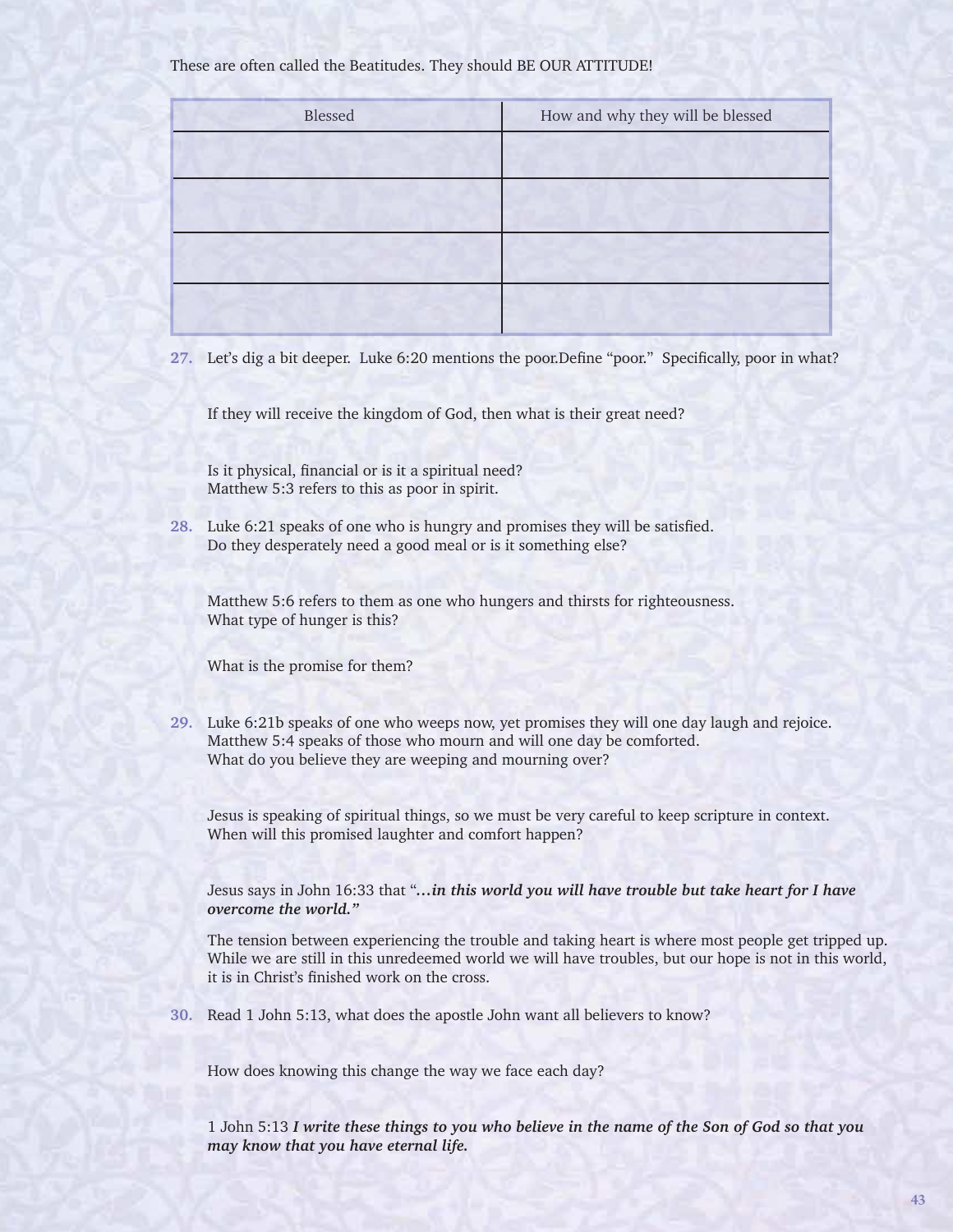- **31.** Luke 6:22 speaks of those who are hated. How does the text tell us this will be expressed?
	- You will be hated
	- You will be
	- You will be
	- You will be

Because

**32.** If you are suffering and feeling frustrated, if you are asking yourself why all this is happening? My sweet friend, it is simply the nature of this world. If you move to a region near the equator, you wouldn't be surprised if it was hot, because it is the nature of the area near the equator. If you moved to the south pole, you would not be surprised it is terribly cold and frigid, all the time. That is the nature of the area in the South Pole.

If you are a believer, you are a sojourner here. This is not your home. Where is your home?

Luke 6:23 says your reward is in  $\overline{\phantom{a}}$ 

**33.** As believers and followers of Christ, how are we to respond to negative treatment? Do not miss the words of Jesus in verse 23, this can be a life-changer. Our thoughts become words and actions; others will see our Savior if we follow this command.

 What will this look like as we face difficulties?



**34.** In verses 24-26, Jesus names four woes. In your Bible, highlight in orange the "woes" listed.

| Woe | Why? |
|-----|------|
|     |      |
|     |      |
|     |      |
|     |      |
|     |      |
|     |      |
|     |      |

**35.** These woes are spoken to those who are attempting to find their fulfillment in this world. Those who lack spiritual perception and are oblivious to the importance of Jesus' gift of salvation. Sadly, Jesus said they have received their reward. Why will this earthly reward never be enough? Read 1 John 2:15-17 TPT, then answer.

## 1 John 2:15-17

*Don't set the affections of your heart on this world or in loving the things of the world. The love*  of the Father and the love of the world are incompatible. 16For all that the world can offer us- *the gratification of our flesh, the allurement of the things of the world, and the obsession with status and importance —none of these things come from The Father but from the world. 17This world and its desires are in the process of passing away, but those who love to do the will of God live forever.*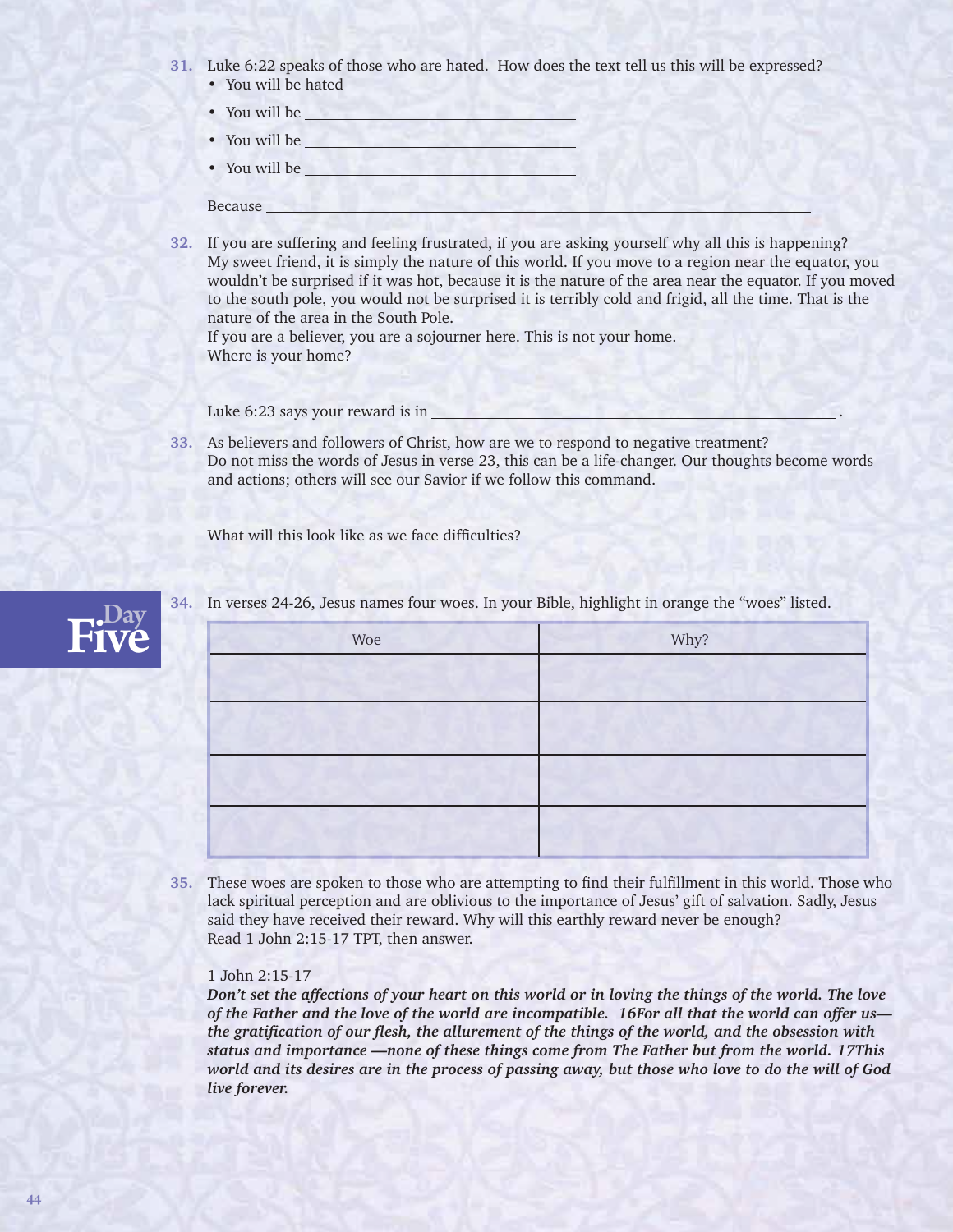**36.** Luke 6:27-31 paints a picture of true kingdom love. What will it look like if we love in this way?

| a. We will love      |  |  |  |
|----------------------|--|--|--|
| b. We will do _      |  |  |  |
| c. We will bless     |  |  |  |
| d. We will pray      |  |  |  |
| e. We will give to _ |  |  |  |
| f. We will do _      |  |  |  |
|                      |  |  |  |

- **37.** After filling in the blanks above, think back over your conversations and actions this week, would this describe you?
- **38.** In Luke 6:32-34, highlight the repeated phrase, in orange. Is it hard to love, do good, and lend to others in the way described in these verses?

<sup>32</sup> "If you love those who love you, what credit is that to you? Even sinners love those who love them.

<sup>33</sup> And if you do good to those who are good to you, what credit is that to you? Even sinners do that.

<sup>34</sup> And if you lend to those from whom you expect repayment, what credit is that to you? Even sinners lend to sinners, expecting to be repaid in full.

- **39.** The word translated sinners, in Luke 6:32-34, is the Greek word, Hamatoios. It means one devoted to sin, those not free from sins bondage, wicked. How do these unredeemed persons live their life?
- **40.** The Lord has called believers to something much higher. We have been given so much more. Luke 6:35-38 NIV

Jesus is very clear how believers are to express love.

a. \_\_\_\_\_\_\_\_\_\_\_\_\_ your enemies

b. Do \_\_\_\_\_\_\_\_\_\_\_\_\_\_\_ to them

c. to them to them the contract of the contract  $\sim$  to get anything back.

- d. Be  $\qquad \qquad$  just as your Father is merciful.
- e. Do not
- f. Do not \_\_\_\_\_\_\_\_\_\_\_\_\_\_\_\_\_\_\_\_
- g. \_\_\_\_\_\_\_\_\_\_\_\_\_\_\_\_\_\_\_\_\_\_\_\_ and you will be forgiven.
- h.  $h.$  and it will be  $\qquad \qquad$  to you.
- **41.** Look back at Luke 6:35-38, we must not miss the "why"?

Why are we to love our enemy and do them good, lend without expecting anything back? Why are we to be merciful?

Why are we not to judge and condemn others?

Why are we to forgive?

Why are we to give to others?

**42.** What do you believe Jesus is talking about when he says, *"…love your enemies?"*